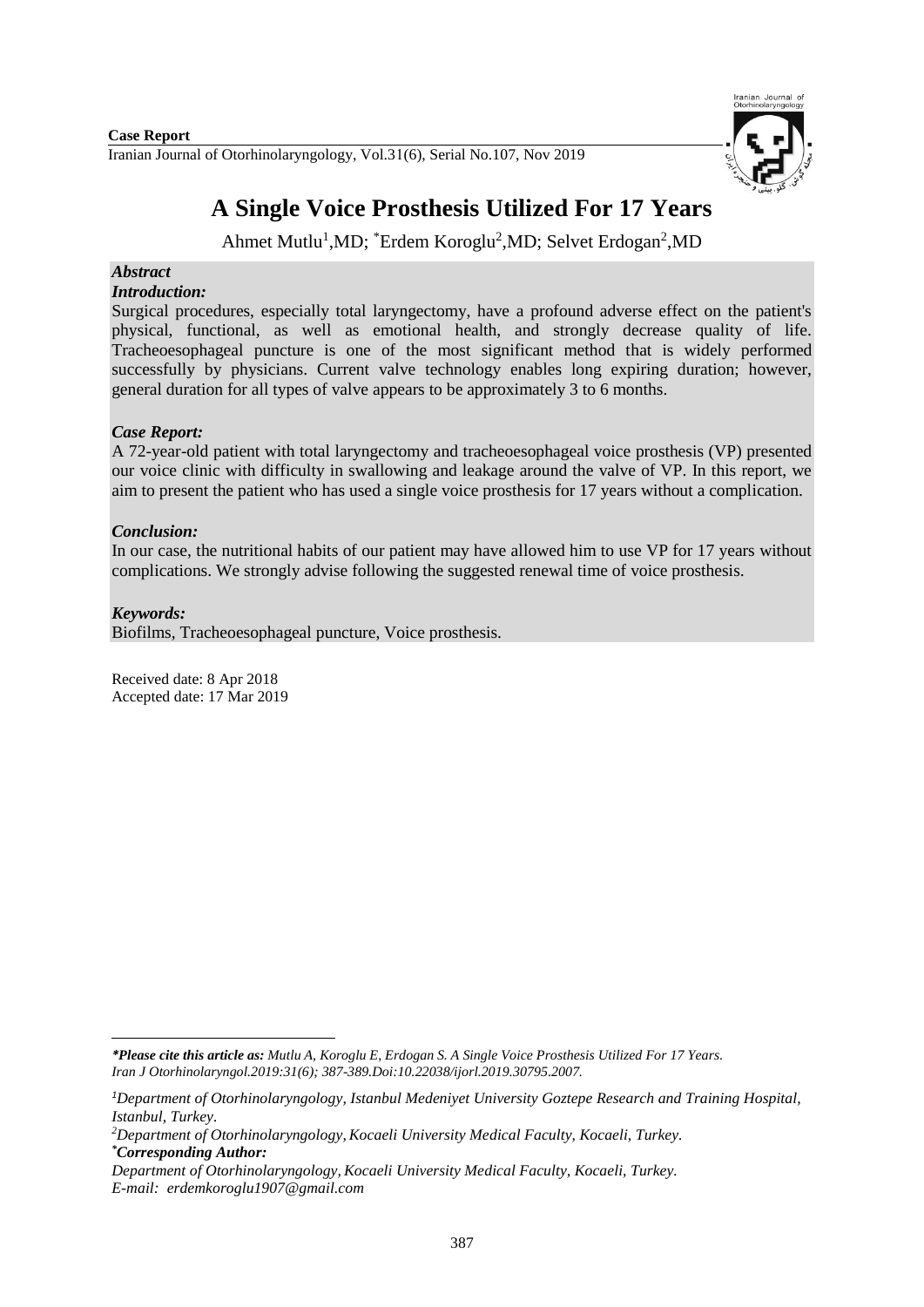#### *Introduction*

Surgical procedures, especially total laryngectomy, have a profound adverse effect on the patient's physical, functional, and emotional health, and strongly decrease quality of life. Voice reconstruction modalities are a tracheoesophageal puncture, esophageal speech, and electrolarynx. Tracheoesophageal puncture is one of the most significant methods that is widely performed successfully by physicians. The voice prosthesis (VP) device life is a limiting factor of tracheoesophageal speech. General knowledge of the prosthesis life appears to be approximately 3 to 6 months. In fact, current valve technology enables long expiring duration with anti-microbial structures (1). On the other hand, it is currently debated that the device life for all types of tracheoesophageal voice prosthesis may not be as long as represented in literature (2). In this report, we aim to present a patient who has surprisingly used a single voice prosthesis for 17 years without a complication.

#### *Case Report*

A total laryngectomized 72-year-old male was admitted with a complaint of difficulty in swallowing the foods and intractable liquid leakage from the valve of the tracheoesophageal prosthesis. The examination revealed a prosthesis covered with crust and dry mucus. Patient history was obtained from medical records and it was revealed that he had been using the same voice prosthesis smoothly for 17 years without changing. In fact, he had no significant complication in this period. However, he had been experiencing some difficulties in swallowing and leakage around the valve for a year. In addition, he had a serious iatrophobia and refused the change of prosthesis for several times.

He was questioned for his daily habits which might help to preserve the prosthesis for a long time Tracheoesophageal fistula construction was performed after total laryngectomy for voice and speech restoration. Furthermore, flexible fiber optic esophagoscopy was performed to evaluate the fistula in case of a lesion; however, no lesion was detected on the esophageal mucosa (Fig.1) (3). The patient was referred to a psychologist to make him convinced regarding the prosthesis change. After the removal of the old prosthesis (Fig.2),

a new voice prosthesis (20-F,16 mm) was inserted and no complication occurred.



**Fig 1:** The tracheoesophageal voice prosthesis in the upper esophagus during trans oral fiberoptic endoscopy. No lesion was detected on the esophageal mucosa.



**Fig 2:** The old voice prosthesis covered with crust and dry mucus.

#### *Discussion*

Voice prosthesis application needs the creation of tracheoesophageal fistula in laryngectomized patients. The fistula may be performed at the time of laryngectomy or a secondary procedure. As it was known, the prosthetic speech was an indispensable approach for laryngectomized patients with simple surgical methods, short training period, and immediate phonation.

On the other hand, some complications were reported ranging from mild to severe (i.e., leakage, paraesophageal abscess, mediastinitis) and intractable leakage was the most prevalent complication (4). Leakage was one of the main complications which determine the device life (2). In fact, microbial contamination and colonization (i.e., bacterial, fungal) might cause the intractable leakage through the prosthesis valve with the biofilm formation (5). It was still a debate of reducing the microbial burden on the VP except the mechanical cleaning. Dairy products (e.g., buttermilk) consumption was one of the reported options. The acidic nature (pH: 4.5) of the buttermilk and viable probiotic content could be the reason for antimicrobial effect (5). Vinegar might be another effective acidic agent for the prolonged lifetime of the